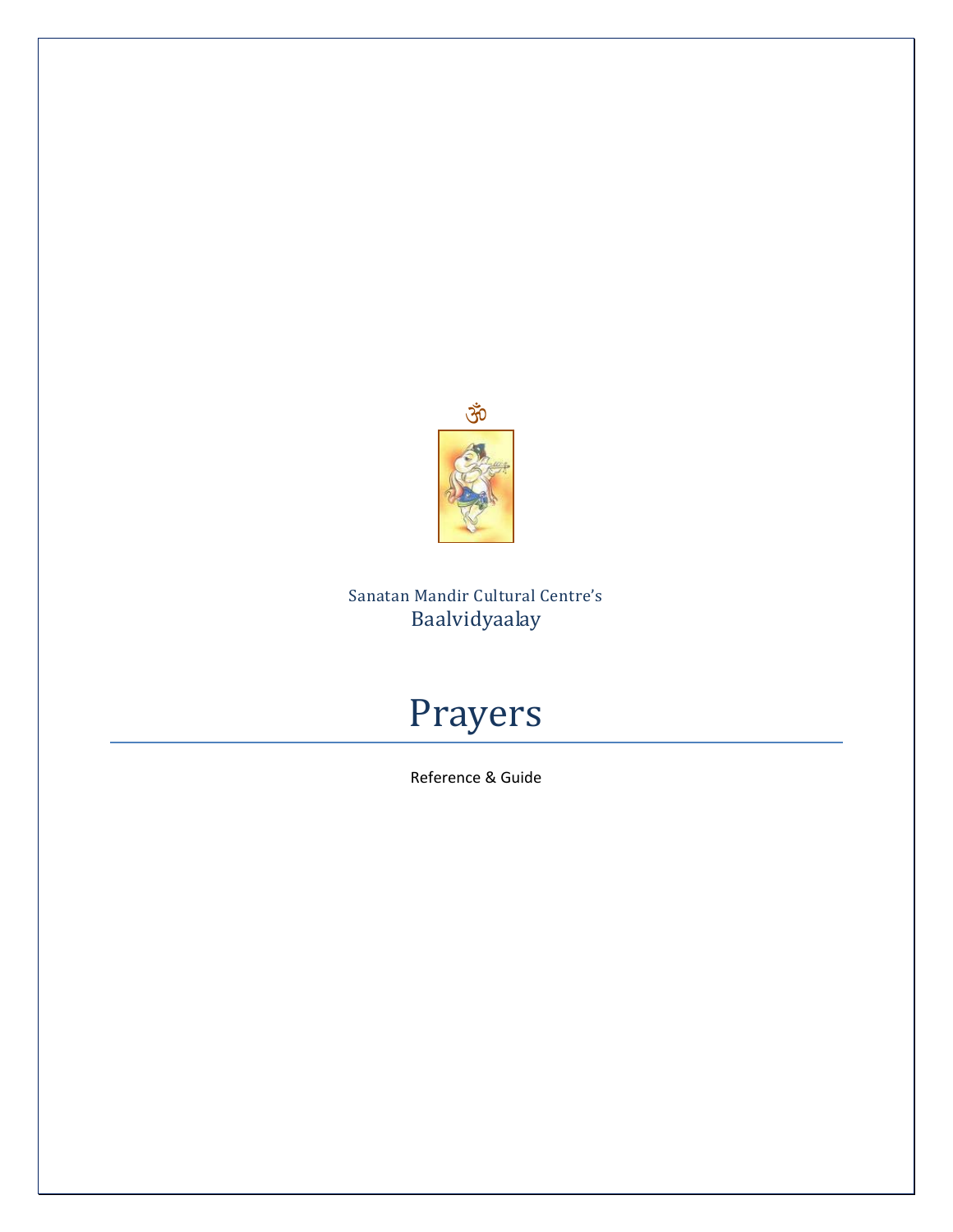# Contents

| 1) |  |
|----|--|
| a) |  |
| b) |  |
| 2) |  |
| a) |  |
| b) |  |
| c) |  |
| d) |  |
| 3) |  |
| a) |  |
| b) |  |
| 4) |  |
| a) |  |
| b) |  |
| c) |  |
| d) |  |
| 5) |  |
| a) |  |
| b) |  |
| 6) |  |
| a) |  |
| b) |  |
| 7) |  |
| a) |  |
| b) |  |
| 8) |  |
| a) |  |
| b) |  |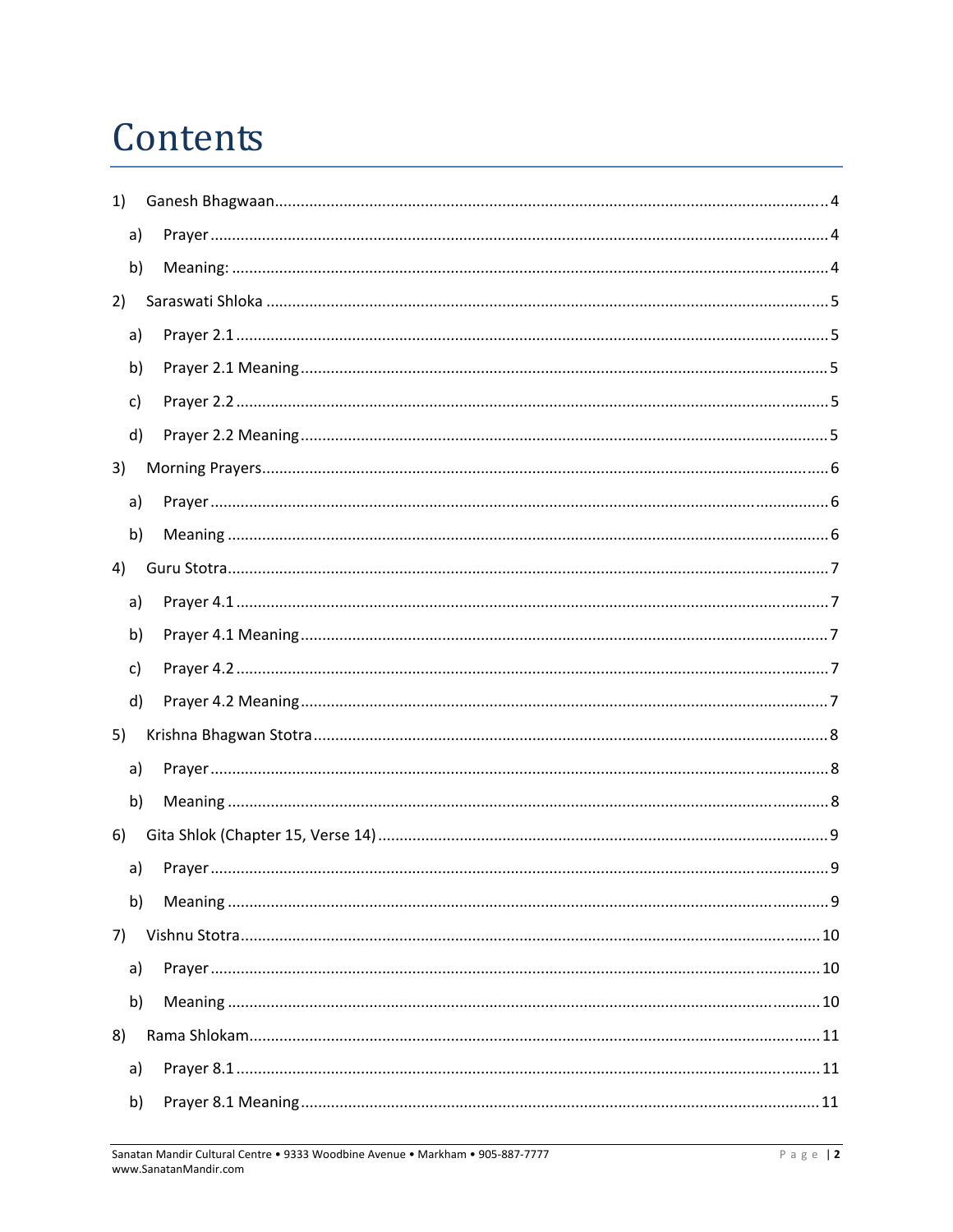$\mathsf{C}$ 

| d)  |  |
|-----|--|
| 9)  |  |
| a)  |  |
| b)  |  |
| c)  |  |
| d)  |  |
| 10) |  |
| a)  |  |
| b)  |  |
| c)  |  |
| d)  |  |
| e)  |  |
| f)  |  |
| g)  |  |
| h)  |  |
| 11) |  |
| a)  |  |
| b)  |  |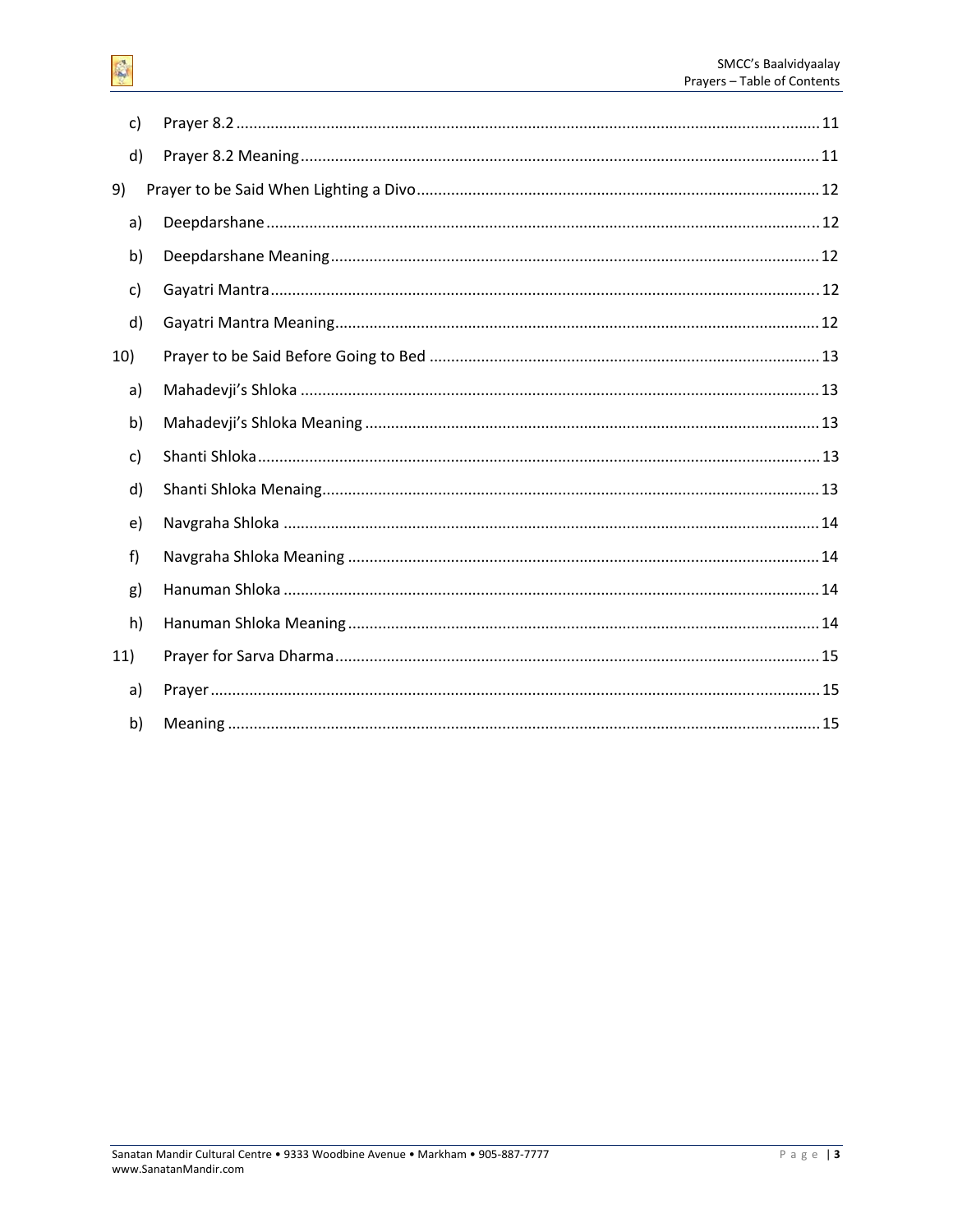<span id="page-3-0"></span>

# **1) Ganesh Bhagwaan**

## **a) Prayer**

Vakratunda Maha Kaya Surya koti samaprabha Nir Vighnam Kurume deva Sarv karye su‐sarvada

#### **b) Meaning:**

Oh, Lord Ganesha with the curved trunk and massive body, the one whose splendor is equal to millions of Suns, I pray to thee Oh Lord, to remove the obstacles from all the actions I intend to perform.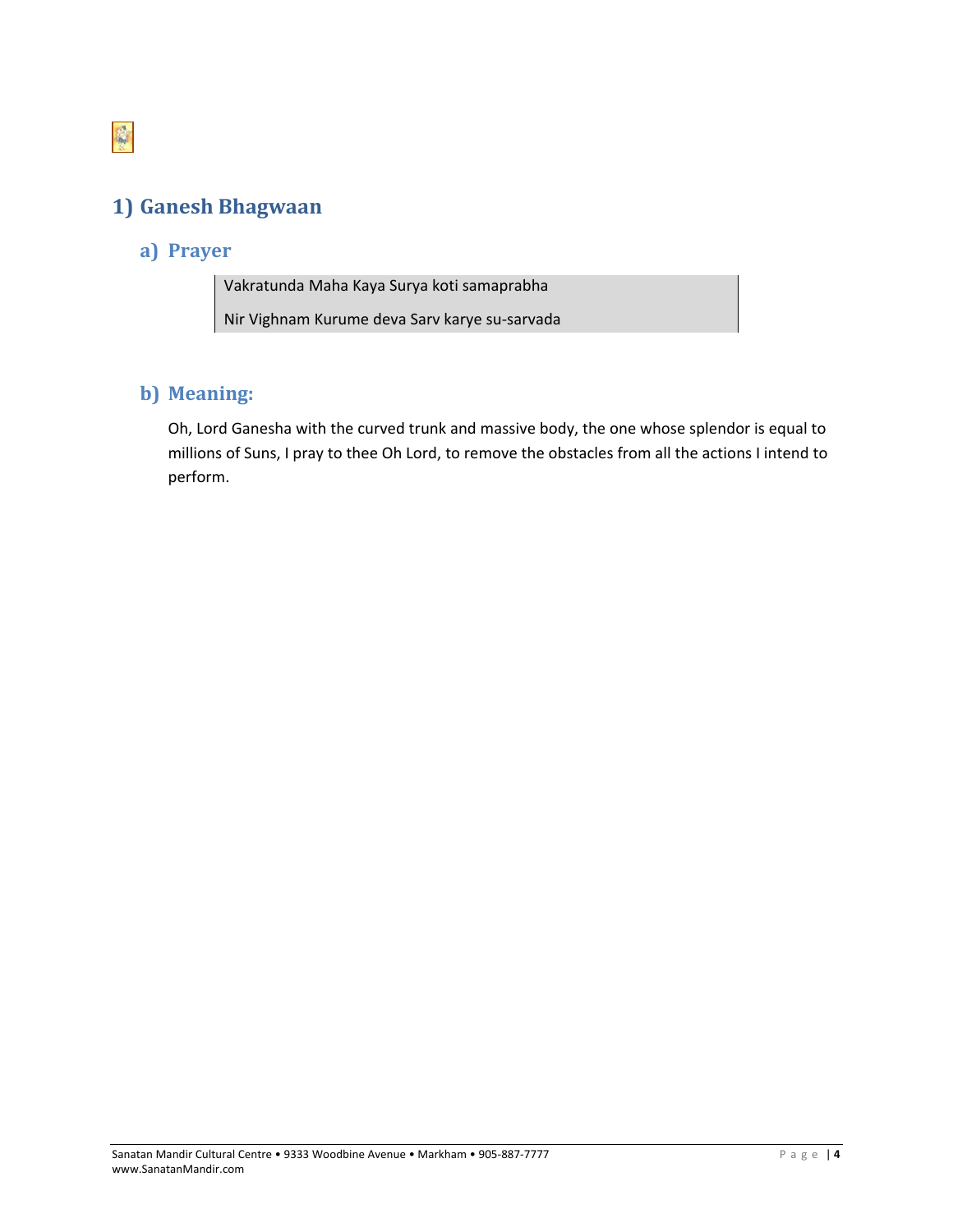# <span id="page-4-0"></span>**2) Saraswati Shloka**

#### **a) Prayer 2.1**

Yaa kundendu Tushaara‐haara‐dhavala Yaa Shubhra‐vastraavritaa Yaa Veena‐varadanda manditakara Yaa Shwetaa Padmaasanaa Yaa Brahmaachyuta Shankara Prabhritibhihi Devaihi Sada Vanditaa Saa maam paatu Saraswatee Bhagavatee Nih‐shesha jaadyaapahaa

#### **b) Prayer 2.1 Meaning**

Goddess Saraswati Is All White Like The Kunda Blossom, The Moon, Snow, And Pearl. She Is Dressed In Pure White. While Two Of Her Hands Play The Veena, The Two Other Hands Are Poised To Give Blessings, And Award Punishments As Needed. She Is Seated On A White Lotus. She Is Ever Worshipped By All The Celestials Including Brahma, Vishnu And Maheshwara. May the Bhagawati Saraswati Remove My Obstacles And Protect Me.

#### **c) Prayer 2.2**

Sarasvati namastubhyam |

varade kamaroopini ||

vidyaarambham karishyami |

siddhirbhavatu me sadaa ||

## **d) Prayer 2.2 Meaning**

Oh Bhagawati Saraswati, I bow to you, the fulfiller of my wishes. I begin my studies seeking your blessings so that I shall always be successful.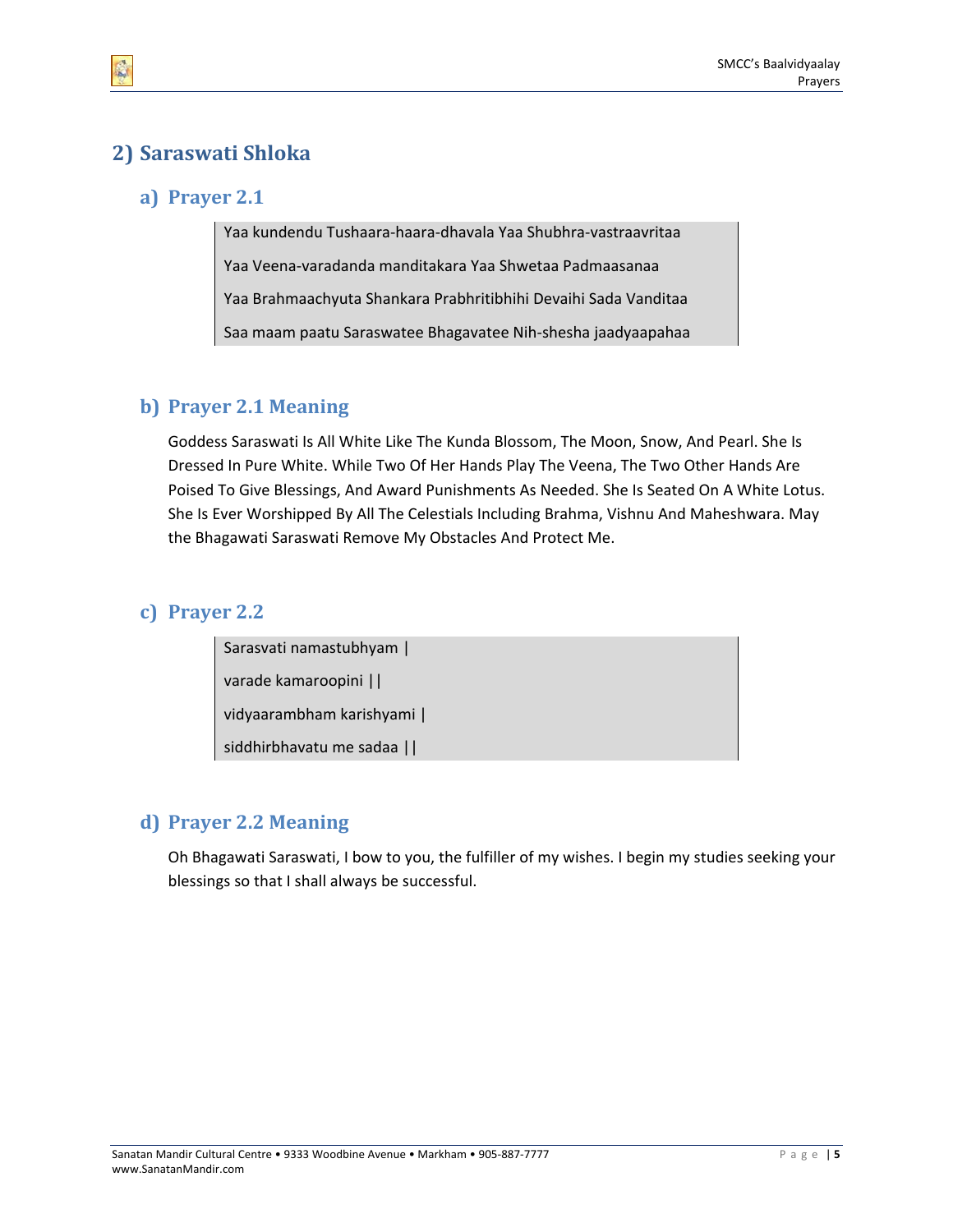# <span id="page-5-0"></span>**3) Morning Prayers**

## **a) Prayer**

Karaagre vasate Lakshmi Karamoole Saraswati Karamadhye Tu Govindam Prabhate Kar Darshanam Samudra Vasane Devi Parvatastan Mandale Vishnu Patni Namastubhyam Pada Sparsham Kshamasvame

## **b) Meaning**

On the tips of the fingers resides Goddess Lakshmi‐Goddess of Wealth, On the wrist resides Goddess Saraswati‐Goddess of Knowledge or learning, In the centre of the palm resides Lord Govinda Himself, Every morning one should look at the palm with reverence. O! Mother Earth, who has the ocean as clothes and mountains and forests on her body, who is the wife of Lord Vishnu, I bow to you. Please forgive me for touching you with my feet.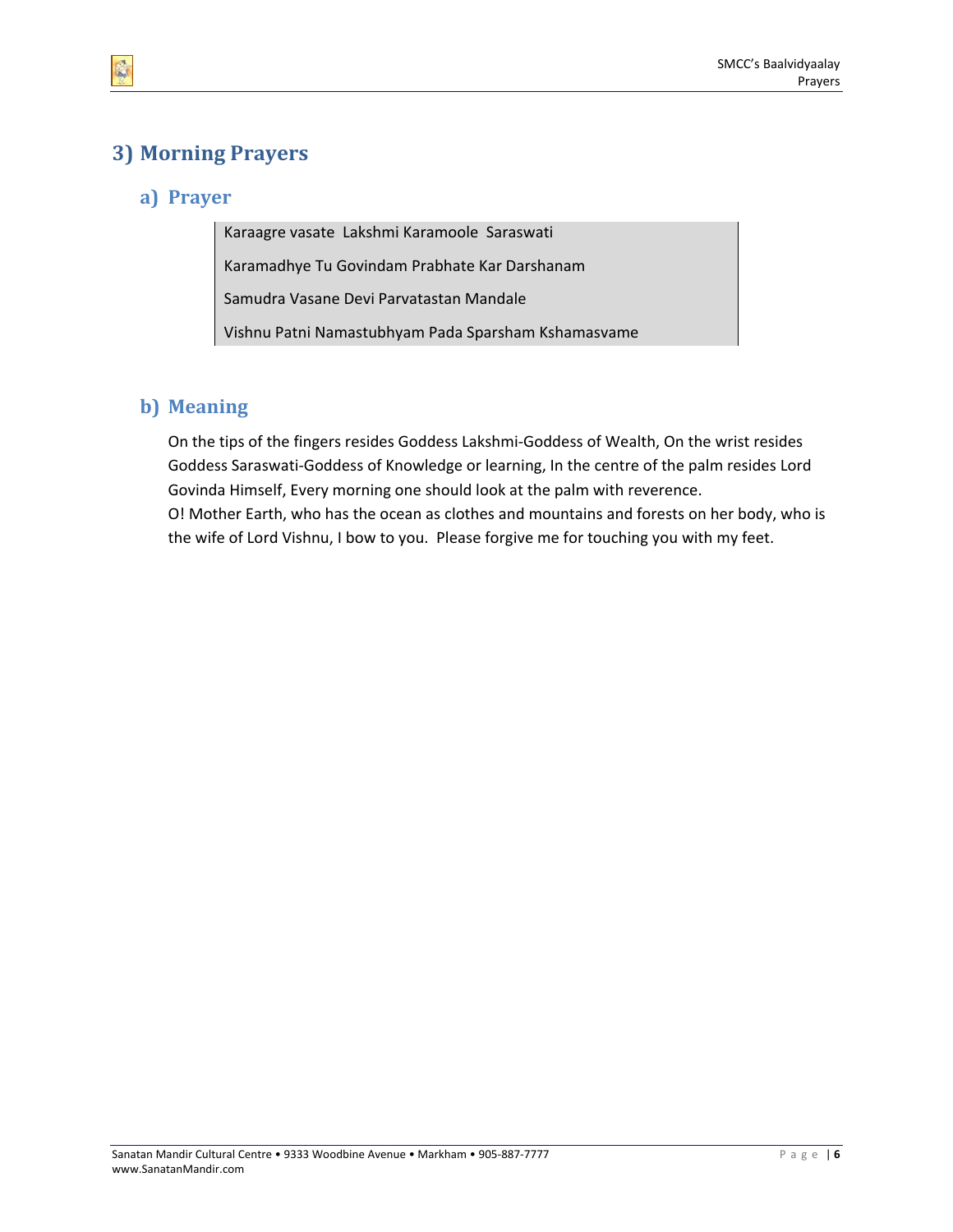# <span id="page-6-0"></span>**4) Guru Stotra**

#### **a) Prayer 4.1**

GururBrahma GururVishnuhu GururDevo Maheshvaraha GururShakshat Param Brahmaa Tasmai Sreegurave Namaha.

## **b) Prayer 4.1 Meaning**

Guru is Brahma Himself. He Is Vishnu. He Is Also Shiva. Guru is The Supreme Lord, I Offer that Great Guru my respect.

#### **c) Prayer 4.2**

Twameva Maataa Cha Pitaa Twameva

Twameva Bandhuscha Sakhaa Twameva,

Twameva Vidya Dravinam Twameva .

Twameva Sarvam Mama Deva Deva.

## **d) Prayer 4.2 Meaning**

O Lord ! You are my mother, You are my father, You are my brother,

You are my friend, You are my knowledge (wisdom), You are My wealth (of strength, valor and power), You are my all, My God of Gods.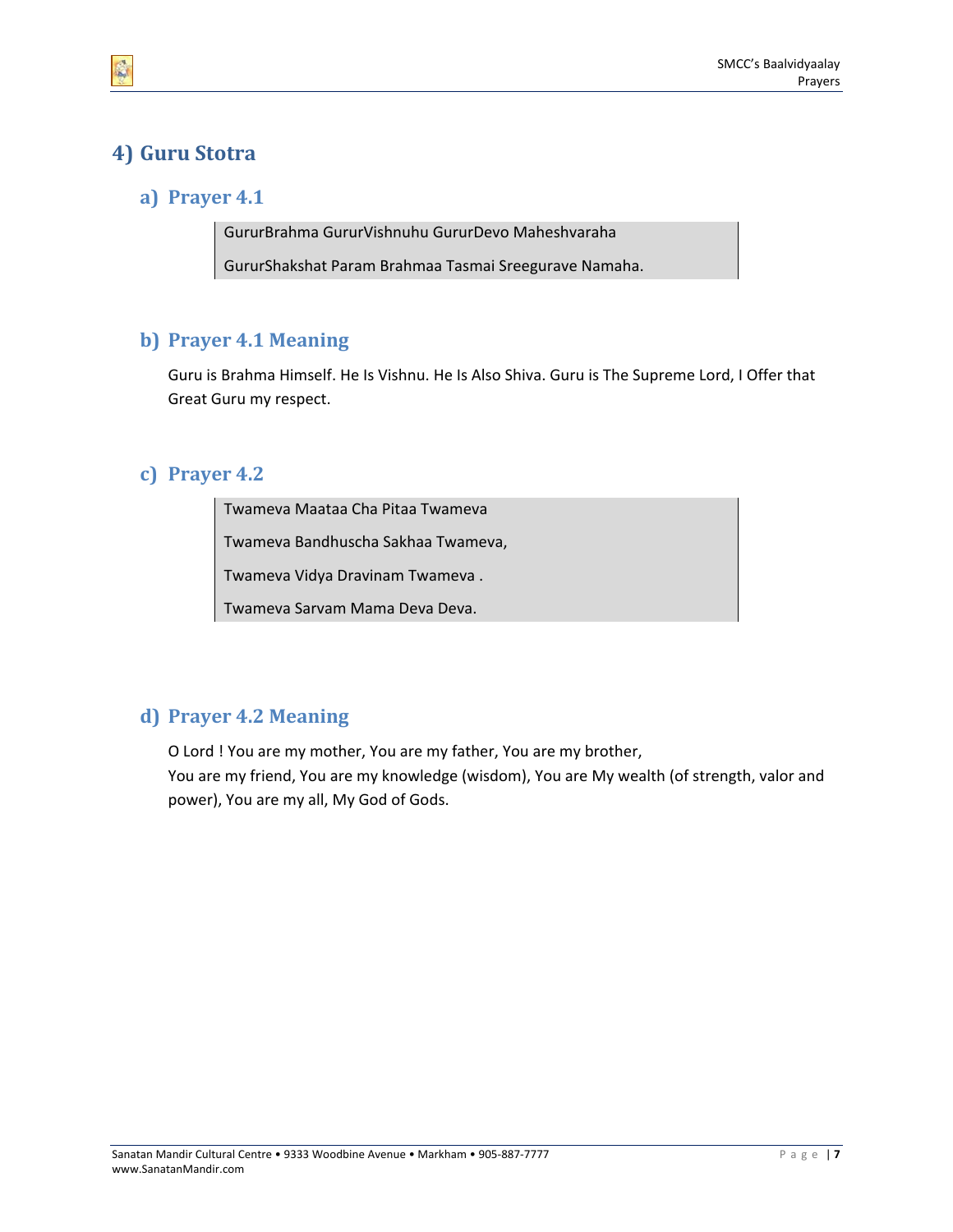# <span id="page-7-0"></span>**5) Krishna Bhagwan Stotra**

#### **a) Prayer**

Vasudeva Sutam Devam Kamsa Chaanooramardanam Devaki Paramaanandam Krishnam Vande Jagadgurum

#### **b) Meaning**

I PRAY to Lord Krishna, the GREAT son of Vasudev, who killed the great tormentors like Kamsa and Chanoora, who is a source of greatest joy to Devaki, and who is indeed a world teacher.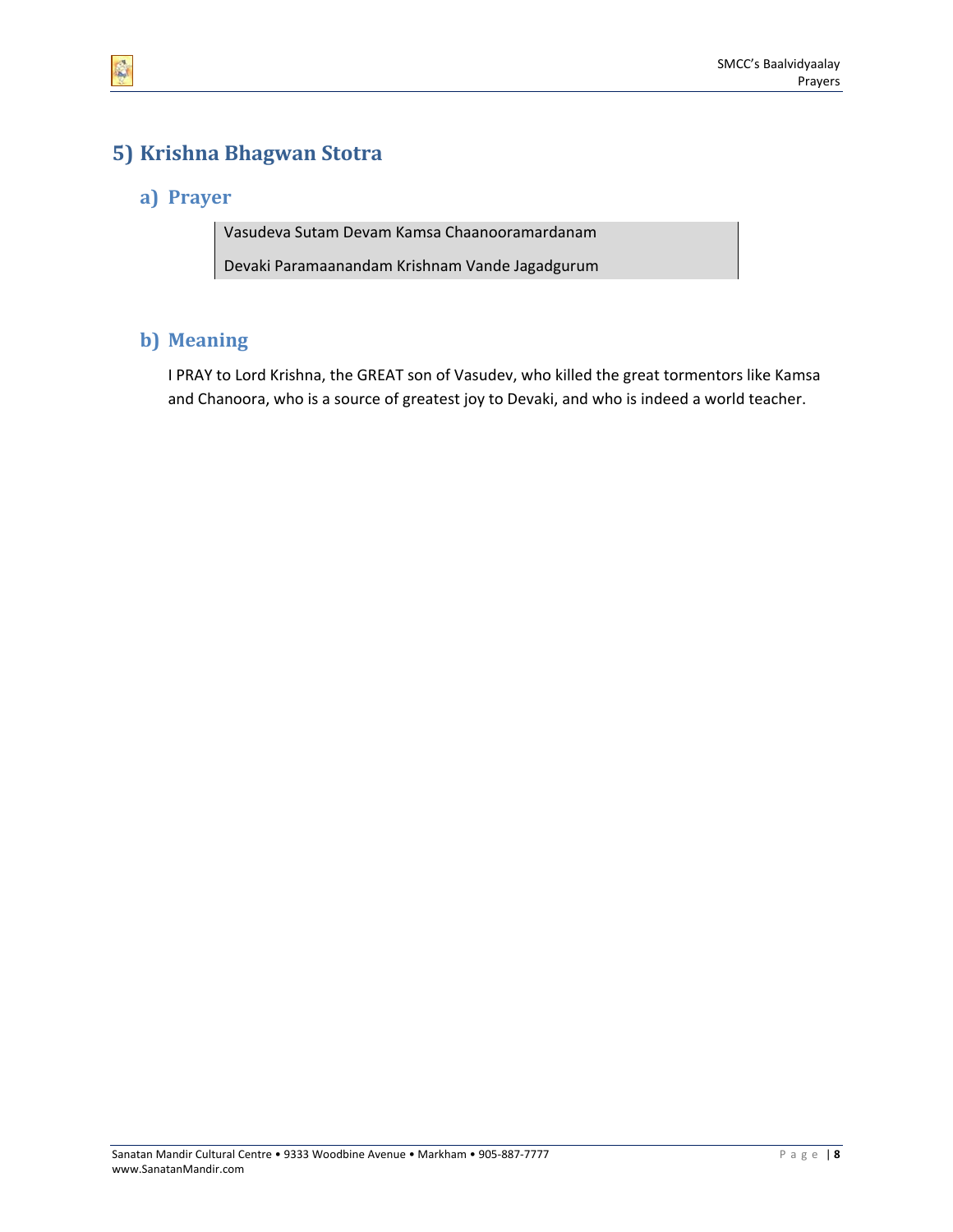# <span id="page-8-0"></span>**6) Gita Shlok (Chapter 15, Verse 14)**

## **a) Prayer**

Aham Vaishvaa Naro Bhutvaa

Praaninaam deha maashritaha

Praanaapaan Samayuktaha

Pachaamyannam Chaturvidham

## **b) Meaning**

As the digestive fire remaining in the human body, I (Lord) digests the four kinds of food by combining with incoming (Prana) and outgoing (Apana) vital air.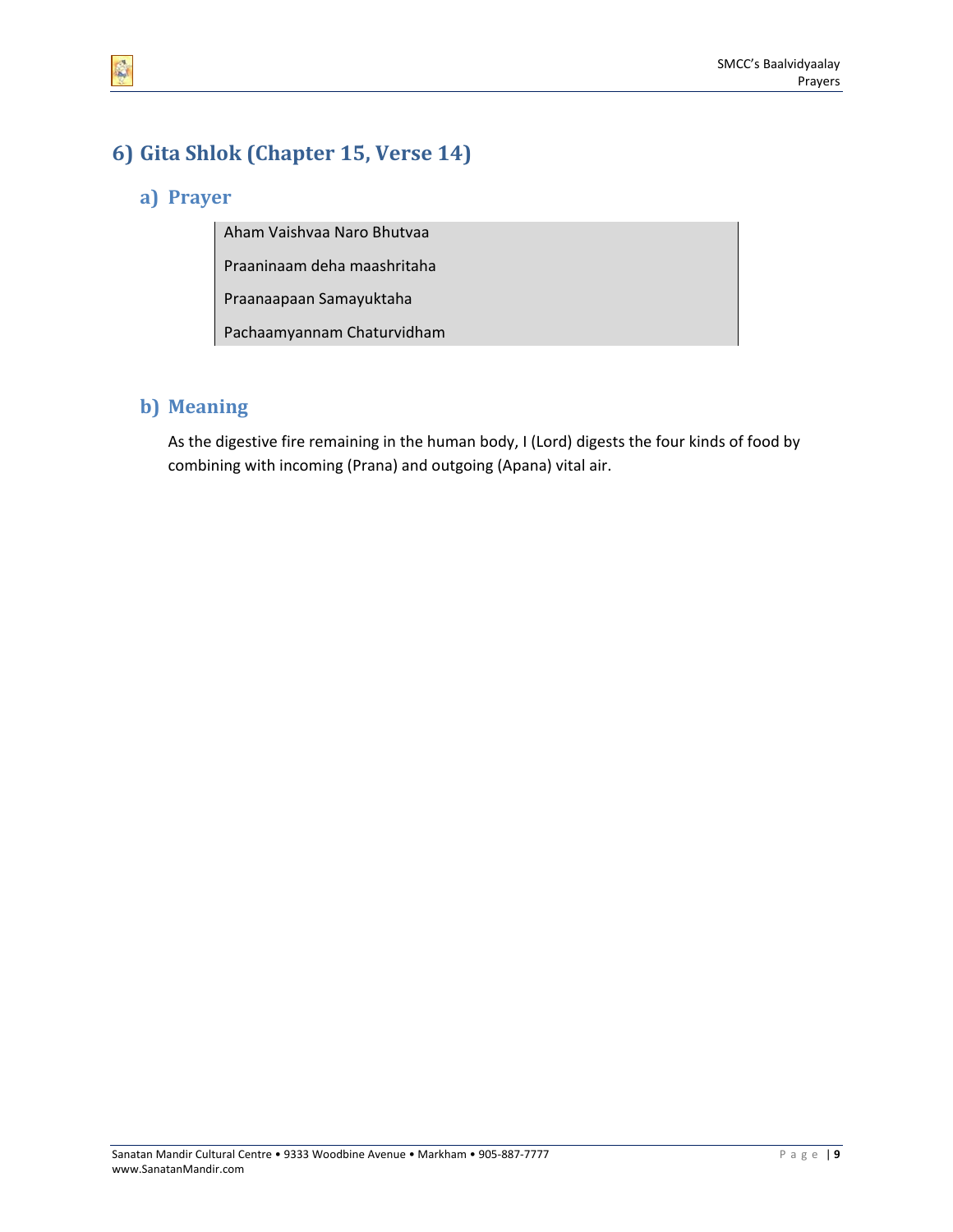# <span id="page-9-0"></span>**7) Vishnu Stotra**

## **a) Prayer**

Shaantaakaaram Bhujagashayanam Padmanaabham Suresham Vishwaadhaaram Gaganasadrasham Meghavarnam Shubhaangam. Lakshmikaantam Kamalanayanam Yogibhirdhyaanagamyam Vande Vishnum Bhavabhayaharam Sarvalokaikanaatham.

## **b) Meaning**

I bow to Lord Vishnu the One Master of the Universe, who is ever peaceful, who reclines on the great serpent bed, from whose navel springs the Lotus of the Creative Power, who is the Supreme Being, who supports the entire universe, who is all-pervading as the sky, who is dark like the clouds and has a beautiful form; the Lord of Lakshmi, the lotus‐eyed One, whom the yogis are able to perceive through meditation, He, who is the destroyer of the fear of Samsar.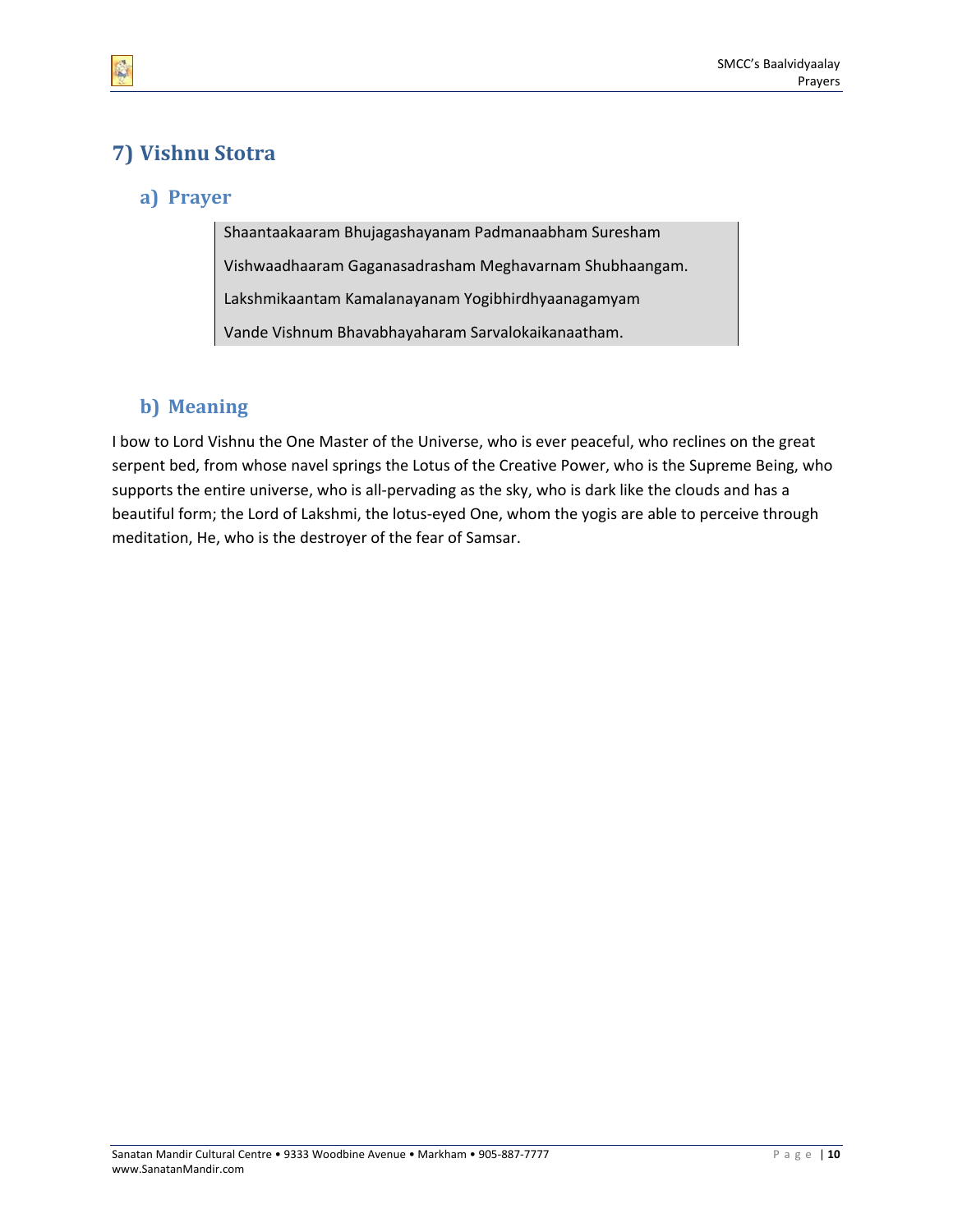# <span id="page-10-0"></span>**8) Rama Shlokam**

#### **a) Prayer 8.1**

Ramaya Rama Bhadraya Ramachandraya Vedhase Raghu Nathaya Nathaya Sitayah Pataye Namaha

## **b) Prayer 8.1 Meaning**

To Rama, Ramabhadra, Raghunatha(These are different names of Lord Rama), the Lord, the Consort of Seetha, our salutations to him.

#### **c) Prayer 8.2**

Sri Rama Rama Rameti Rame Raame Manorame

Sahasra Nama Tat Tulyam Rama Nama Varanane

#### **d) Prayer 8.2 Meaning**

Lord Shiva told this shloka to Parvati I meditate upon Sri Ram as Sri Rama Rama Rama, the thrice recital of Rama's name is equal to Recitation of the thousand names of Lord Vishnu (Vishnu Sahasranama)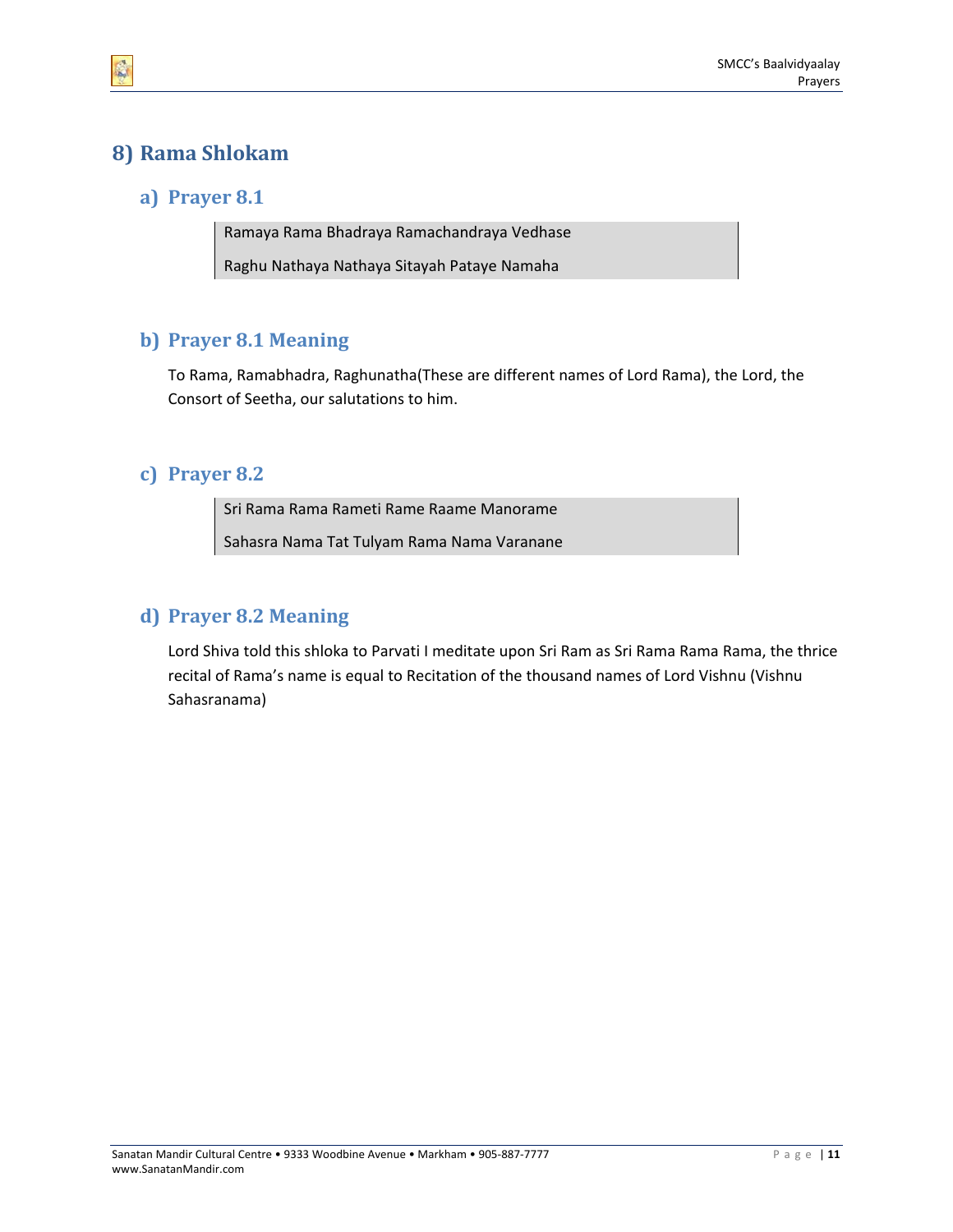# <span id="page-11-0"></span>**9) Prayer to be Said When Lighting a Divo**

#### **a) Deepdarshane**

Shubham karoti kalyanam

Arogyam dhanasampadha

Shatrubuddhi vinashay

Deepjyotir namostute!

#### **b) Deepdarshane Meaning**

I bow to the light from the lamp, which brings brilliance, good times, health, wealth and possessions and which destroys all my bad thoughts.

## **c) Gayatri Mantra**

Om Bhur bhuva svah

Tat savitur vareniyam

Bhargo devasya dhimahi

Dhiyo yo nah pracho dayat!

## **d) Gayatri Mantra Meaning**

We bow to the Supreme Sun, whose light pervades this world (bhuh), the heavens (bhuvah) and the next world (suvah). May thy light guide our intellect in the right direction! The Gayatri Mantra is chanted in the morning after taking a bath. It helps us to bring balance into ourselves and to remove any negative thoughts so that we can find the real God within us.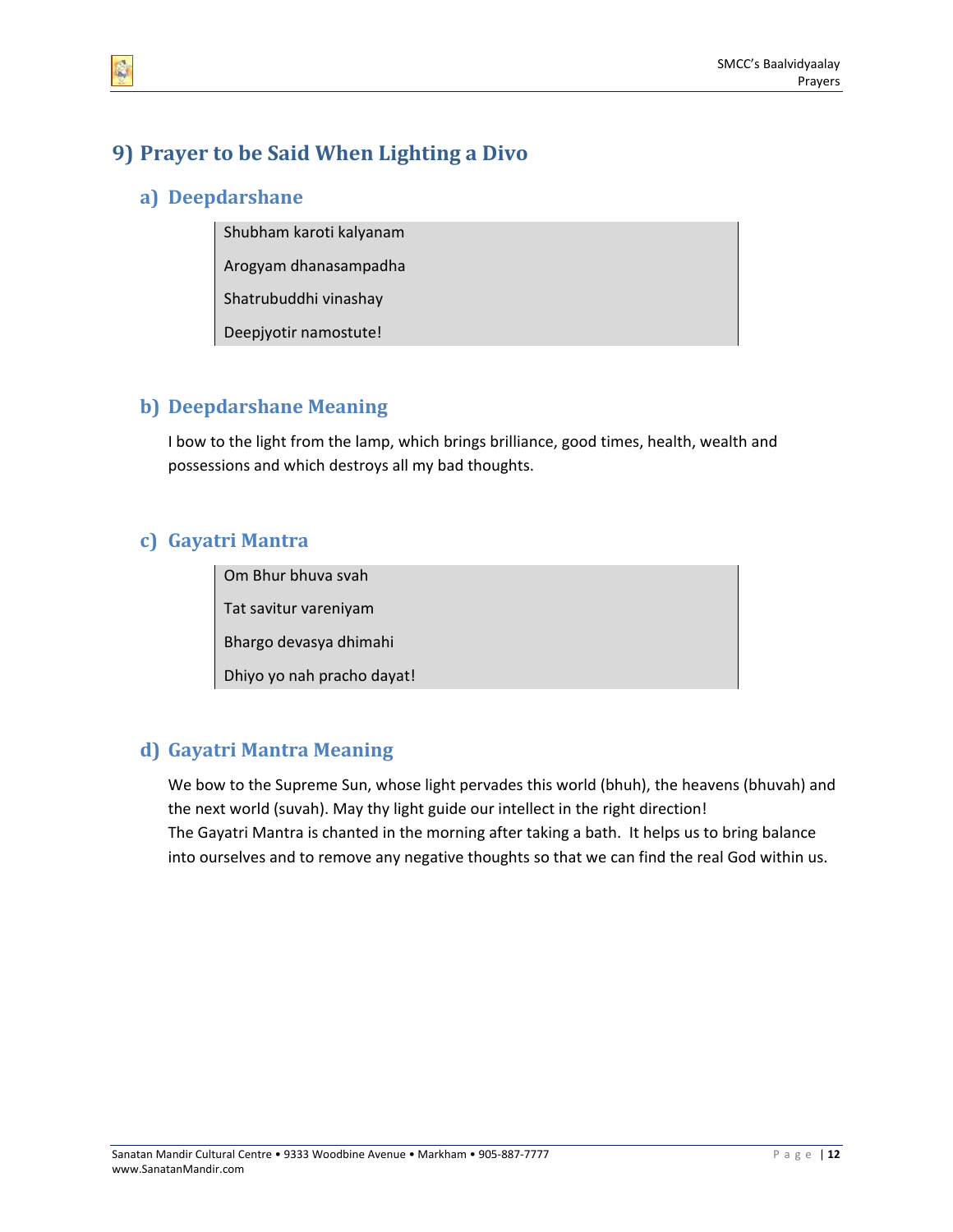# <span id="page-12-0"></span>**10) Prayer to be Said Before Going to Bed**

## **a) Mahadevji's Shloka**

Karacharan kritam vak kayajam karma jamva

Shravana nayanjamva manasam va aparadham

Vihitam vihitamva sarvmetat kshamasva

Jay jay karunabdhe shri mahadeva shambho

## **b) Mahadevji's Shloka Meaning**

Oh Lord! Kindly forgive my wrong actions done knowingly or unknowingly, either through my body (namely arms, legs, mouth, speech)or through my sense organs (eyes or ears) or by my mind. Glory to the great Lord Shiva who is the ocean of kindness.

## **c) Shanti Shloka**

Om Saha naavavatu sahanau bhunaktu Saha viryam karva vahai

Tejasvi na vadhitamastu Maa vidvisa vahaih

Om Shanti Shanti Shantihi

#### **d) Shanti Shloka Menaing**

Om! Let him protect us both. May he bless us with bliss of knowledge! Let us exert together. May what we study be well studied! May we not argue or quarrel with each other. Om Peace! Peace! Peace!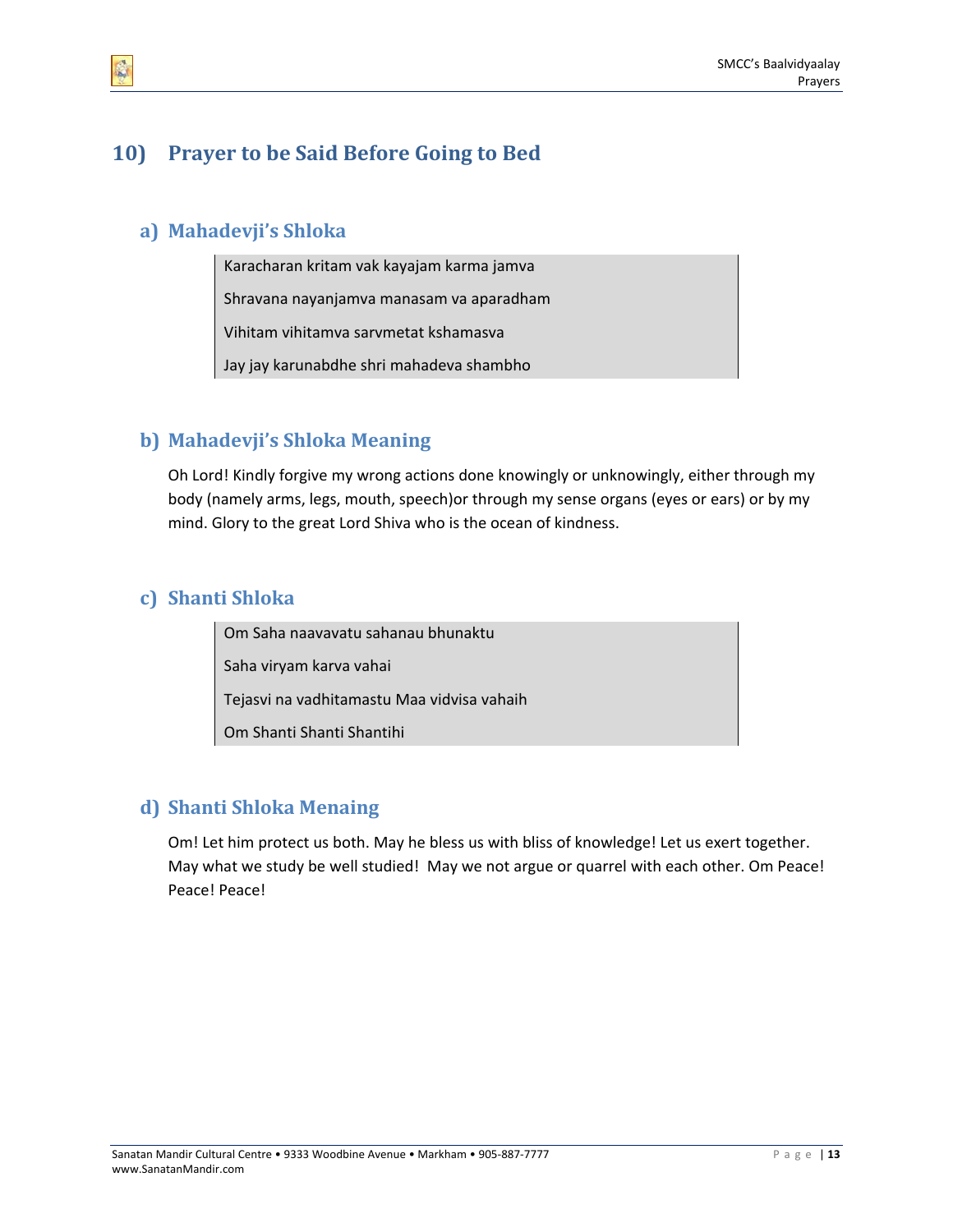#### <span id="page-13-0"></span>**e) Navgraha Shloka**

Brahma Murari, Tripurantakaari

Bhaanu shashee Bhumi suto Budhascha

Guruscha Shukra Shani Rahu Ketava

Sarve gruha shantikara bhavantu.

## **f) Navgraha Shloka Meaning**

We pray to Brahma (the creator), to Murari (Lord Vishnu, the sustainer), to Tipurantakari (Lord Shiva, the destroyer) And to all the nine planets. May they all make our lives happy and blissful.

## **g) Hanuman Shloka**

Manojavam maruta tulyavegam jitendriyam buddhimatam varistham vatatmajam vanara‐yuthamukhyam shri rama‐dutam sirasa namami.

## **h) Hanuman Shloka Meaning**

I take refuge in Hanuman who is as fast as the mind, equals his father, Maruta, in speed, is the master of the senses, the foremost amongst the learned, the leader of the Vaanara forces and the great messenger of Shri Rama.